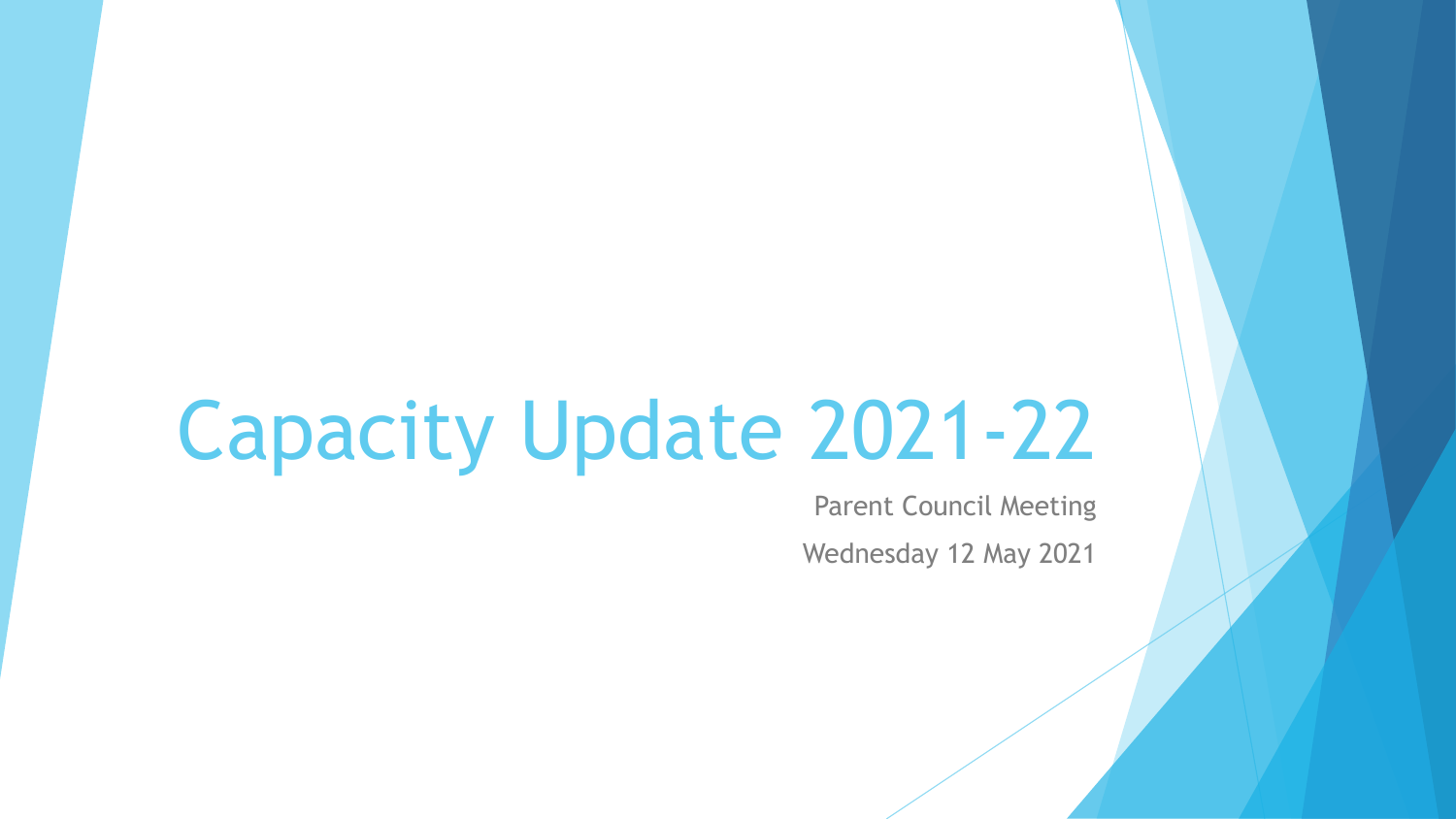### Accommodation – Summary of Current **Situation**

- The additional accommodation at Darroch is on track for it's new completion date of Spring 2022.
- 2. We are currently planning for use of the ground floor of the Children 1st building from August 2021 to provide the additional capacity required for next year.
- 3. In addition, it is hoped that part of the Community Benefit money from the refurbishment of Darroch could be used to improve some of the outdoor spaces at JGHS.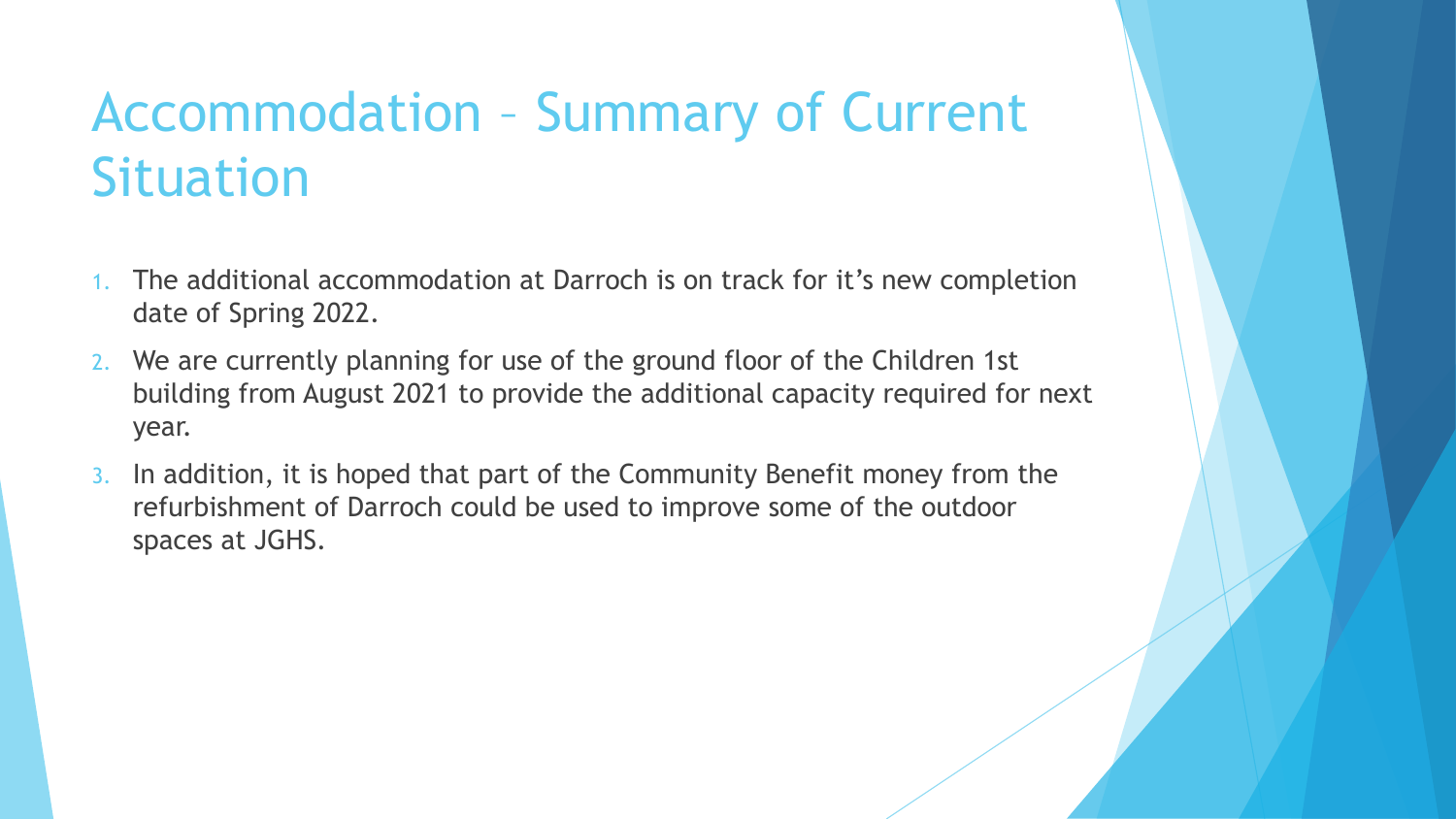### Planning and Preparation

- 1. Our staff, parent/carer and S5 student working groups have been contributing to the planning and preparation for managing our capacity pressures next year. All challenges raised have been addressed and many resources provided to support us.
- 2. Once the 2021-22 timetable draft is complete, we will analyse this to ensure all spaces are utilised to best suit the needs of all our students.
	- 1. Making use of classrooms which are not timetabled.
	- 2. Deciding upon the potential uses of non-classroom spaces on site for study times as well as breaks and lunches.
	- 3. How best to use the additional accommodation for S6 students.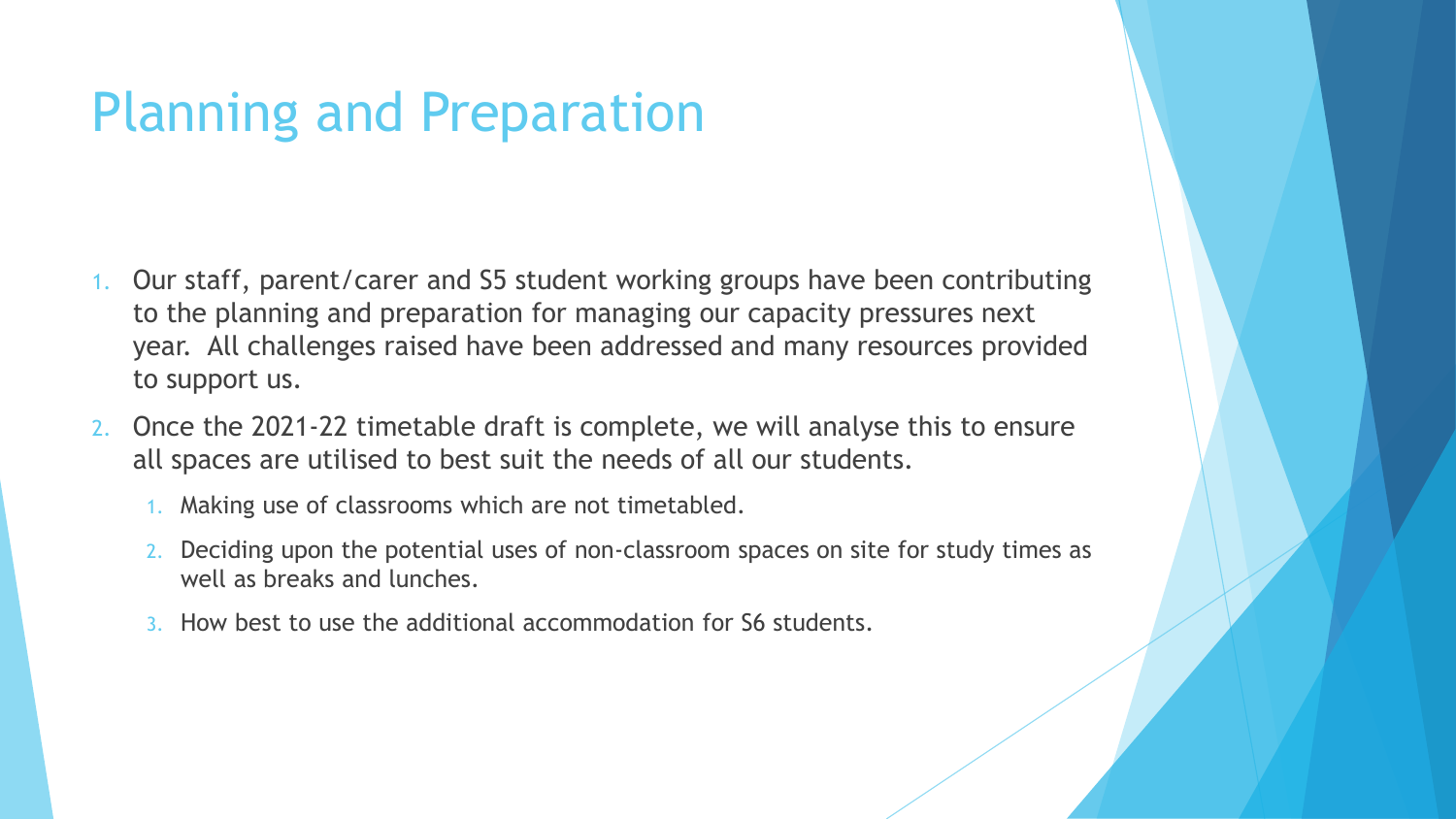### Contingency Plan Recap

#### **Advanced Higher (AH) Planning 2021-22**

- As previously shared, one of the ways we will be managing capacity at JGHS next session will be by introducing FDL (Flexible Directed Learning) to our AH courses. AH will still be taught over 5 periods with a minimum of 3 periods timetabled into classrooms and a maximum of 2 periods timetabled as FDL.
- FDL will involve teachers setting **specific tasks** for students and will be timetabled into additional hub accommodation or classrooms on the main campus (where available) as suits the needs of different subjects at specific times of the year. Some students may choose to work from home during FDL time if this suits the tasks set and their personal circumstances. The FDL time may also involve teachers meeting with students for targeted support. It is important to note that all 5 periods will be protected on the student and teacher timetables regardless of accommodation arrangements.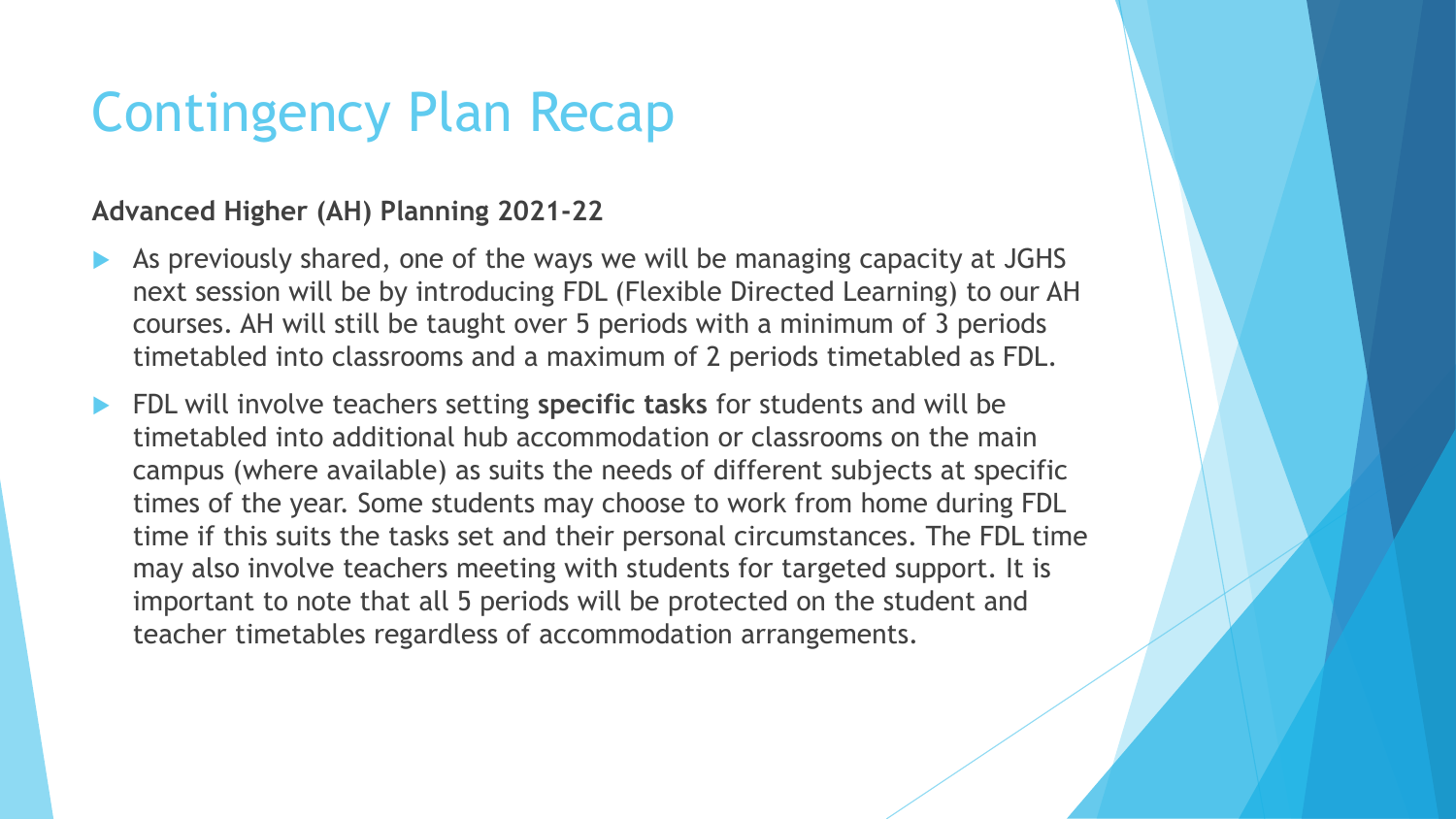### Additional Accommodation

- 1. The additional accommodation provides a variety of spaces of different sizes. These could be used for some of the following during Flexible Directed Learning (FDL) time:
	- 1. Teacher led targeted support session.
	- 2. Teacher led tutorial work.
	- 3. Additional classroom space.
	- 4. Teacher directed study.
- 2. There will also be capacity for S6 additional study periods to be timetabled in as well as FDL time.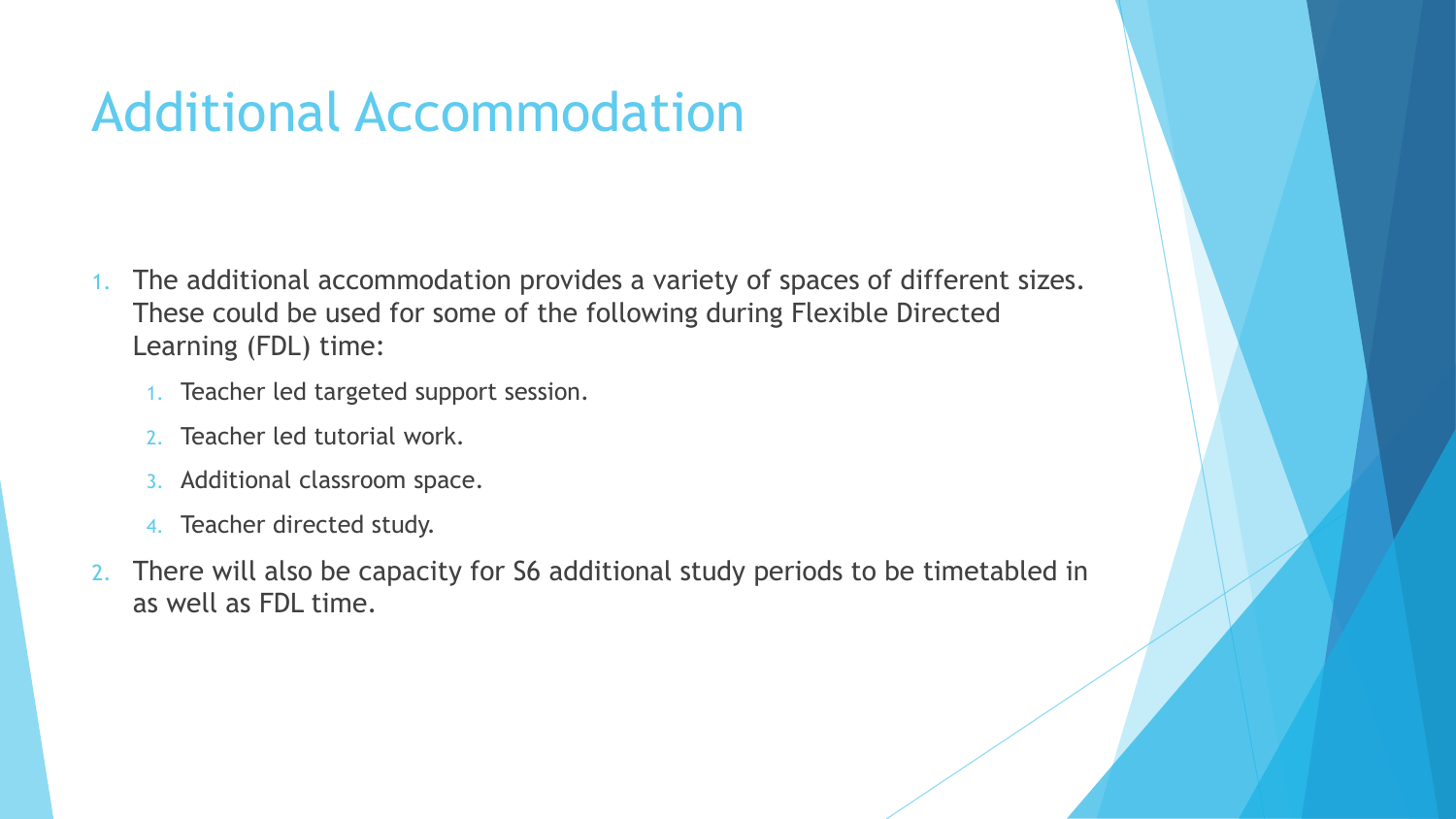## Digital Update

- Staff devices have all been distributed and some staff training has taken place already.
- 2. S4-5 devices are currently being processed by the centre and Student Device Agreements have shared.
- 3. Distribution of devices for S4-5 students will begin at the start of June during Phase 1.
- 4. Devices for all the other year groups will be after the summer during Phase 2.
- 5. There will be training for students provided by both the school and Council.
- 6. There is a system update in around Sept for Phase 1 devices.
- 7. If you would be interested in participating in a **small short-life working group** centred on parent partnership with this initiative, please contact Jeff Warden by Monday 31st May at [Jeff.Warden@jamesgillespies.edin.sch.uk](mailto:Jeff.Warden@jamesgillespies.edin.sch.uk)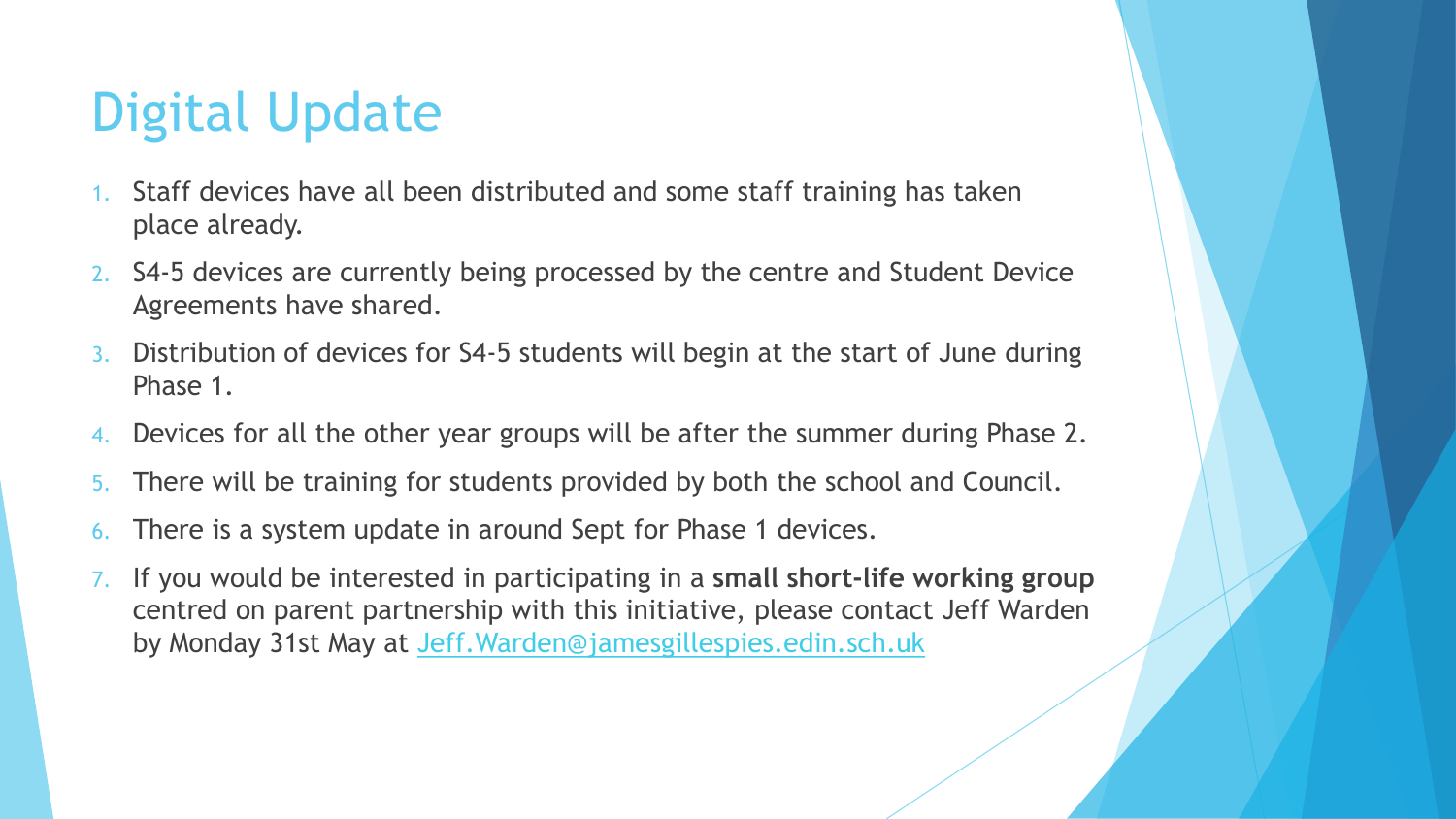### Staff Leading Teams

- 1. Mr Alexander is reviewing our tracking and monitoring of senior school student engagement. This will support all students rather than just those who are involved in AH courses with periods of FDL. Input from working groups has indicated the following as key points so far:
	- Early identification and intervention
	- Barriers addressed
	- Students encouraged back on track with targeted support
	- Parental involvement
- 2. Miss McLennan is currently collating information on how FDL time may be used by staff delivering AH courses. This ensures all resources will be in place to support courses. She is developing procedures for quality assurance at key points throughout the year. Feedback from working groups is built in here too.